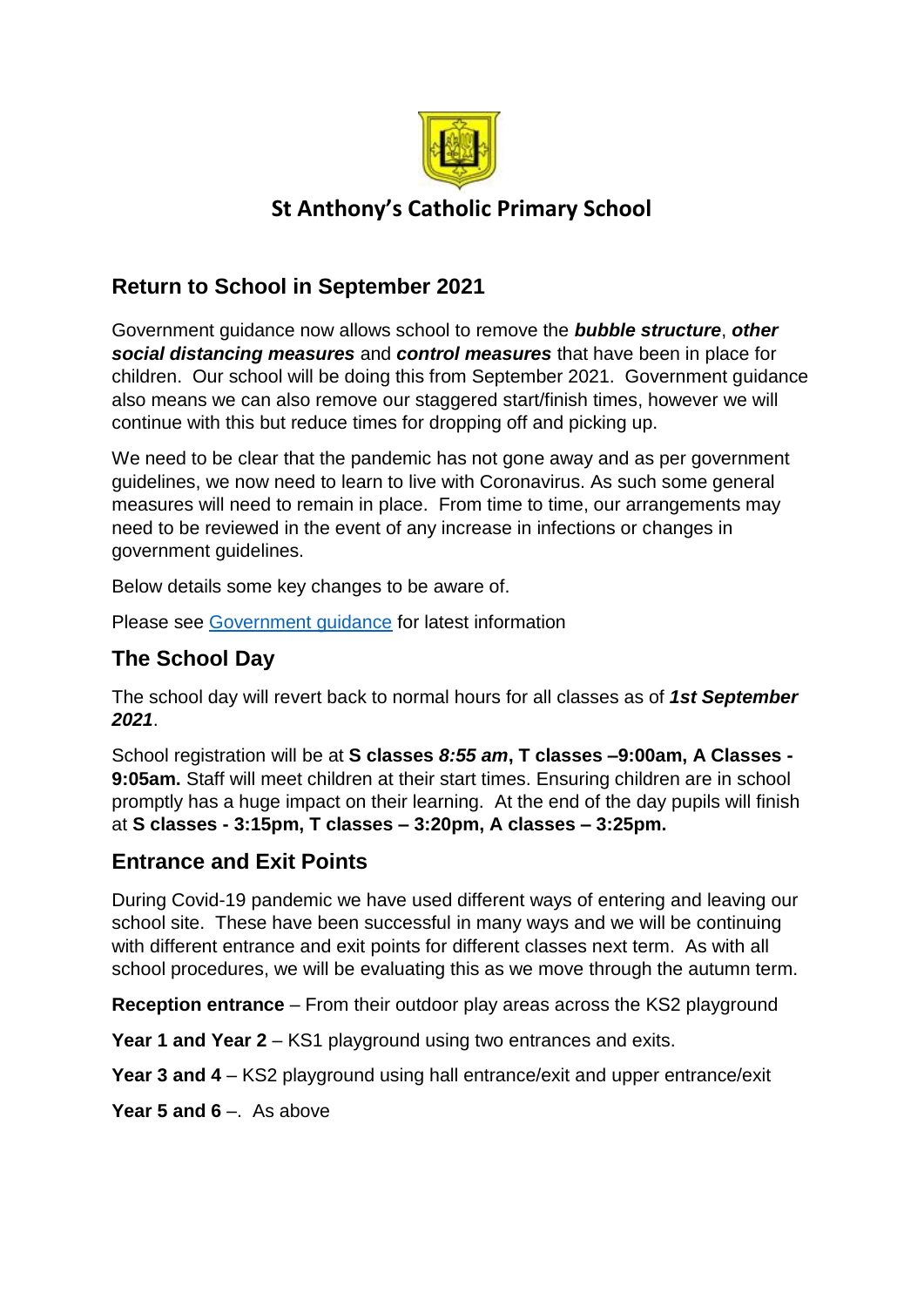**Collecting children at the end of the day**. Parents wait at the relevant points to collect children in an organised and orderly way. Children will be handed over to the parents in an organised way and leave the school site promptly.

# **P.E**

Children will continue to wear their PE kits on PE days.

### **Lunchtimes and Break Times**

Children will once again be eating together in the Hall and playing with other year groups. As a school we may make some internal decisions on how we structure lunchtimes for the benefit of the children to make break times and lunch times the best experience for them.

### **Worship and Assembly**

During the last  $18<sup>th</sup>$  months whole school worship and any assemblies have been held on Teams. We know the importance of physically coming together as a whole school community and will once again be holding worship together in the hall.

## **School Events and Clubs**

School events have changed dramatically over the last 18 months with many meetings taking place virtually and many usual events being unable to take place in the normal way. As we move through the autumn term we will be keeping you fully informed of any school events and clubs we are able to hold. *.*

### **Key Control Measures**

During the last  $18<sup>th</sup>$  months, school has functioned incredibly successfully and is now confident and experienced in working in the pandemic. As school reopens in September 2021 we will continue to have key control measures in place to prevent transmission of the virus which are in line with Government guidance.

| <b>Key Government Advice on control</b><br>measure                                                                                                                                                                                    | Key school control measures                                                                                                                                                                                                                                                                                                                                              |  |
|---------------------------------------------------------------------------------------------------------------------------------------------------------------------------------------------------------------------------------------|--------------------------------------------------------------------------------------------------------------------------------------------------------------------------------------------------------------------------------------------------------------------------------------------------------------------------------------------------------------------------|--|
| 1. Ensure good hygiene for everyone                                                                                                                                                                                                   |                                                                                                                                                                                                                                                                                                                                                                          |  |
| <b>Hand hygiene</b><br>Frequent and thorough hand cleaning<br>should now be regular practice. You should<br>continue to ensure that pupils clean their<br>hands regularly. This can be done with<br>soap and water or hand sanitiser. | All children to clean hands on entry to school and at<br>key points during the day including break times and<br>lunch times by washing with soap and water or using<br>hand sanitiser.<br>School ensures adequate supplies of soap and hand<br>sanitiser are available.<br>Hygiene rules to be discussed with children regularly<br>and posters displayed around school. |  |
| <b>Respiratory Hygiene</b>                                                                                                                                                                                                            | The 'catch it, bin it, kill it' approach is promoted in<br>school and discussed with children.                                                                                                                                                                                                                                                                           |  |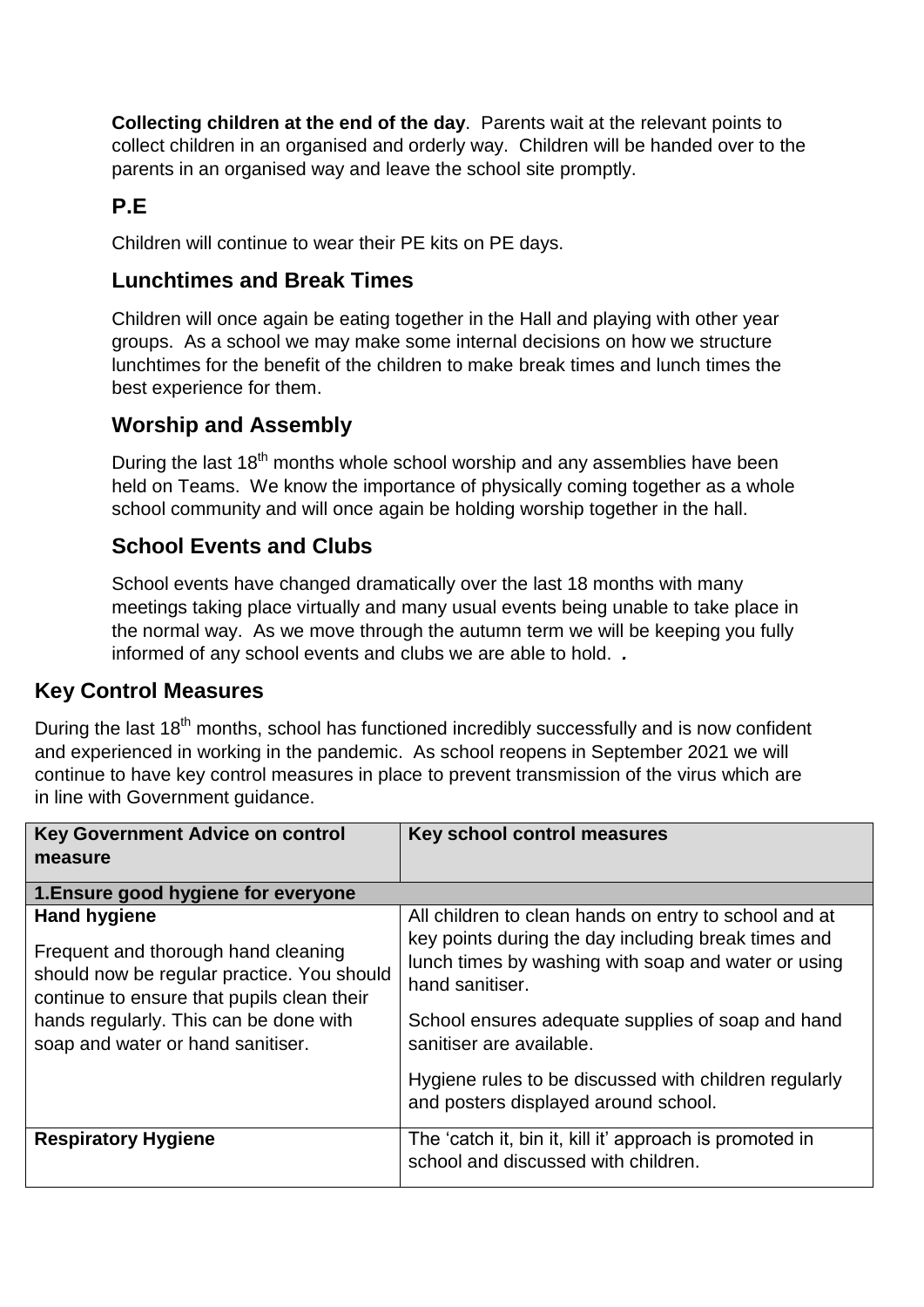| continues to be very important.<br>procedures for blowing noses and disposal of waste.<br>Lidded bins are provided in each area for waste<br>disposal.<br>Children are briefed on the importance of behaviour<br>See behaviour policy.<br>Use of personal protective equipment<br>(PPE)<br>All staff in school have access to PPE as required and<br>Most staff in schools will not require PPE<br>will use in line with government guidance.<br>beyond what they would normally need for<br>their work. The guidance on the use of<br>PPE in education, childcare and children's<br>social care settings provides more<br>information on the use of PPE for COVID-<br>19.<br>2. Maintain appropriate cleaning regimes, using standard products such as detergents<br>You should put in place and maintain an<br>Each classroom has its own cleaning materials. All<br>appropriate cleaning schedule. This should<br>surfaces are cleaned at the start of each day, during<br>include regular cleaning of areas and<br>the day, after each lesson and at the end of each day.<br>equipment (for example, twice per day),<br>Cleaning procedures are in place and monitored at<br>with a particular focus on frequently<br>start and end of the day and a daily evaluation of<br>touched surfaces.<br>cleaning is carried out by SLT. Cleaning procedures<br>include regular cleaning of touch points.<br>PHE has published guidance on the<br>cleaning of non-healthcare settings.<br>A daily health and safety check is done with (Site<br>Supervisor) These are done before the start of school<br>each day to check all aspects of cleaning.<br>Deep cleaning planned during school breaks and<br>before wider reopening.<br>3. Keep occupied spaces well ventilated<br>When your school is in operation, it is<br>All rooms in the school have windows which are<br>important to ensure it is well ventilated and<br>opened to create air flow and ventilation. Where<br>that a comfortable teaching environment is<br>possible windows will be left open during lessons, if<br>this is not practical, windows will be fully opened when<br>maintained.<br>unoccupied to fully purge the air.<br>Refer to <b>Simple steps to Good Ventilation</b><br>and the Ventilation Checklist<br>At key points in the day ventilation is also improved<br>through opening doors. At these times, increased<br>consideration will be given to security of the building.<br>All doors and windows will be closed at the end of the<br>day. Any areas of school where there is poor<br>ventilation will be identified and concerns addressed<br>with the building surveyor.<br>4. Follow public health advice on testing, self-isolation and | The 'catch it, bin it, kill it' approach | Tissues are available and all children are briefed on |
|------------------------------------------------------------------------------------------------------------------------------------------------------------------------------------------------------------------------------------------------------------------------------------------------------------------------------------------------------------------------------------------------------------------------------------------------------------------------------------------------------------------------------------------------------------------------------------------------------------------------------------------------------------------------------------------------------------------------------------------------------------------------------------------------------------------------------------------------------------------------------------------------------------------------------------------------------------------------------------------------------------------------------------------------------------------------------------------------------------------------------------------------------------------------------------------------------------------------------------------------------------------------------------------------------------------------------------------------------------------------------------------------------------------------------------------------------------------------------------------------------------------------------------------------------------------------------------------------------------------------------------------------------------------------------------------------------------------------------------------------------------------------------------------------------------------------------------------------------------------------------------------------------------------------------------------------------------------------------------------------------------------------------------------------------------------------------------------------------------------------------------------------------------------------------------------------------------------------------------------------------------------------------------------------------------------------------------------------------------------------------------------------------------------------------------------------------------------------------------------------------------------------------------------------------------------------------------------------------------------------------------------------------------------------------------------------------------------------------------|------------------------------------------|-------------------------------------------------------|
|                                                                                                                                                                                                                                                                                                                                                                                                                                                                                                                                                                                                                                                                                                                                                                                                                                                                                                                                                                                                                                                                                                                                                                                                                                                                                                                                                                                                                                                                                                                                                                                                                                                                                                                                                                                                                                                                                                                                                                                                                                                                                                                                                                                                                                                                                                                                                                                                                                                                                                                                                                                                                                                                                                                                    |                                          |                                                       |
|                                                                                                                                                                                                                                                                                                                                                                                                                                                                                                                                                                                                                                                                                                                                                                                                                                                                                                                                                                                                                                                                                                                                                                                                                                                                                                                                                                                                                                                                                                                                                                                                                                                                                                                                                                                                                                                                                                                                                                                                                                                                                                                                                                                                                                                                                                                                                                                                                                                                                                                                                                                                                                                                                                                                    |                                          |                                                       |
|                                                                                                                                                                                                                                                                                                                                                                                                                                                                                                                                                                                                                                                                                                                                                                                                                                                                                                                                                                                                                                                                                                                                                                                                                                                                                                                                                                                                                                                                                                                                                                                                                                                                                                                                                                                                                                                                                                                                                                                                                                                                                                                                                                                                                                                                                                                                                                                                                                                                                                                                                                                                                                                                                                                                    |                                          |                                                       |
|                                                                                                                                                                                                                                                                                                                                                                                                                                                                                                                                                                                                                                                                                                                                                                                                                                                                                                                                                                                                                                                                                                                                                                                                                                                                                                                                                                                                                                                                                                                                                                                                                                                                                                                                                                                                                                                                                                                                                                                                                                                                                                                                                                                                                                                                                                                                                                                                                                                                                                                                                                                                                                                                                                                                    |                                          |                                                       |
|                                                                                                                                                                                                                                                                                                                                                                                                                                                                                                                                                                                                                                                                                                                                                                                                                                                                                                                                                                                                                                                                                                                                                                                                                                                                                                                                                                                                                                                                                                                                                                                                                                                                                                                                                                                                                                                                                                                                                                                                                                                                                                                                                                                                                                                                                                                                                                                                                                                                                                                                                                                                                                                                                                                                    |                                          |                                                       |
|                                                                                                                                                                                                                                                                                                                                                                                                                                                                                                                                                                                                                                                                                                                                                                                                                                                                                                                                                                                                                                                                                                                                                                                                                                                                                                                                                                                                                                                                                                                                                                                                                                                                                                                                                                                                                                                                                                                                                                                                                                                                                                                                                                                                                                                                                                                                                                                                                                                                                                                                                                                                                                                                                                                                    |                                          |                                                       |
|                                                                                                                                                                                                                                                                                                                                                                                                                                                                                                                                                                                                                                                                                                                                                                                                                                                                                                                                                                                                                                                                                                                                                                                                                                                                                                                                                                                                                                                                                                                                                                                                                                                                                                                                                                                                                                                                                                                                                                                                                                                                                                                                                                                                                                                                                                                                                                                                                                                                                                                                                                                                                                                                                                                                    |                                          |                                                       |
|                                                                                                                                                                                                                                                                                                                                                                                                                                                                                                                                                                                                                                                                                                                                                                                                                                                                                                                                                                                                                                                                                                                                                                                                                                                                                                                                                                                                                                                                                                                                                                                                                                                                                                                                                                                                                                                                                                                                                                                                                                                                                                                                                                                                                                                                                                                                                                                                                                                                                                                                                                                                                                                                                                                                    |                                          |                                                       |
|                                                                                                                                                                                                                                                                                                                                                                                                                                                                                                                                                                                                                                                                                                                                                                                                                                                                                                                                                                                                                                                                                                                                                                                                                                                                                                                                                                                                                                                                                                                                                                                                                                                                                                                                                                                                                                                                                                                                                                                                                                                                                                                                                                                                                                                                                                                                                                                                                                                                                                                                                                                                                                                                                                                                    |                                          |                                                       |
|                                                                                                                                                                                                                                                                                                                                                                                                                                                                                                                                                                                                                                                                                                                                                                                                                                                                                                                                                                                                                                                                                                                                                                                                                                                                                                                                                                                                                                                                                                                                                                                                                                                                                                                                                                                                                                                                                                                                                                                                                                                                                                                                                                                                                                                                                                                                                                                                                                                                                                                                                                                                                                                                                                                                    |                                          |                                                       |
|                                                                                                                                                                                                                                                                                                                                                                                                                                                                                                                                                                                                                                                                                                                                                                                                                                                                                                                                                                                                                                                                                                                                                                                                                                                                                                                                                                                                                                                                                                                                                                                                                                                                                                                                                                                                                                                                                                                                                                                                                                                                                                                                                                                                                                                                                                                                                                                                                                                                                                                                                                                                                                                                                                                                    |                                          |                                                       |
|                                                                                                                                                                                                                                                                                                                                                                                                                                                                                                                                                                                                                                                                                                                                                                                                                                                                                                                                                                                                                                                                                                                                                                                                                                                                                                                                                                                                                                                                                                                                                                                                                                                                                                                                                                                                                                                                                                                                                                                                                                                                                                                                                                                                                                                                                                                                                                                                                                                                                                                                                                                                                                                                                                                                    |                                          |                                                       |
|                                                                                                                                                                                                                                                                                                                                                                                                                                                                                                                                                                                                                                                                                                                                                                                                                                                                                                                                                                                                                                                                                                                                                                                                                                                                                                                                                                                                                                                                                                                                                                                                                                                                                                                                                                                                                                                                                                                                                                                                                                                                                                                                                                                                                                                                                                                                                                                                                                                                                                                                                                                                                                                                                                                                    |                                          |                                                       |
|                                                                                                                                                                                                                                                                                                                                                                                                                                                                                                                                                                                                                                                                                                                                                                                                                                                                                                                                                                                                                                                                                                                                                                                                                                                                                                                                                                                                                                                                                                                                                                                                                                                                                                                                                                                                                                                                                                                                                                                                                                                                                                                                                                                                                                                                                                                                                                                                                                                                                                                                                                                                                                                                                                                                    |                                          |                                                       |
|                                                                                                                                                                                                                                                                                                                                                                                                                                                                                                                                                                                                                                                                                                                                                                                                                                                                                                                                                                                                                                                                                                                                                                                                                                                                                                                                                                                                                                                                                                                                                                                                                                                                                                                                                                                                                                                                                                                                                                                                                                                                                                                                                                                                                                                                                                                                                                                                                                                                                                                                                                                                                                                                                                                                    |                                          |                                                       |
|                                                                                                                                                                                                                                                                                                                                                                                                                                                                                                                                                                                                                                                                                                                                                                                                                                                                                                                                                                                                                                                                                                                                                                                                                                                                                                                                                                                                                                                                                                                                                                                                                                                                                                                                                                                                                                                                                                                                                                                                                                                                                                                                                                                                                                                                                                                                                                                                                                                                                                                                                                                                                                                                                                                                    |                                          |                                                       |
|                                                                                                                                                                                                                                                                                                                                                                                                                                                                                                                                                                                                                                                                                                                                                                                                                                                                                                                                                                                                                                                                                                                                                                                                                                                                                                                                                                                                                                                                                                                                                                                                                                                                                                                                                                                                                                                                                                                                                                                                                                                                                                                                                                                                                                                                                                                                                                                                                                                                                                                                                                                                                                                                                                                                    |                                          |                                                       |
|                                                                                                                                                                                                                                                                                                                                                                                                                                                                                                                                                                                                                                                                                                                                                                                                                                                                                                                                                                                                                                                                                                                                                                                                                                                                                                                                                                                                                                                                                                                                                                                                                                                                                                                                                                                                                                                                                                                                                                                                                                                                                                                                                                                                                                                                                                                                                                                                                                                                                                                                                                                                                                                                                                                                    |                                          |                                                       |
|                                                                                                                                                                                                                                                                                                                                                                                                                                                                                                                                                                                                                                                                                                                                                                                                                                                                                                                                                                                                                                                                                                                                                                                                                                                                                                                                                                                                                                                                                                                                                                                                                                                                                                                                                                                                                                                                                                                                                                                                                                                                                                                                                                                                                                                                                                                                                                                                                                                                                                                                                                                                                                                                                                                                    |                                          |                                                       |
|                                                                                                                                                                                                                                                                                                                                                                                                                                                                                                                                                                                                                                                                                                                                                                                                                                                                                                                                                                                                                                                                                                                                                                                                                                                                                                                                                                                                                                                                                                                                                                                                                                                                                                                                                                                                                                                                                                                                                                                                                                                                                                                                                                                                                                                                                                                                                                                                                                                                                                                                                                                                                                                                                                                                    |                                          |                                                       |
|                                                                                                                                                                                                                                                                                                                                                                                                                                                                                                                                                                                                                                                                                                                                                                                                                                                                                                                                                                                                                                                                                                                                                                                                                                                                                                                                                                                                                                                                                                                                                                                                                                                                                                                                                                                                                                                                                                                                                                                                                                                                                                                                                                                                                                                                                                                                                                                                                                                                                                                                                                                                                                                                                                                                    |                                          |                                                       |
|                                                                                                                                                                                                                                                                                                                                                                                                                                                                                                                                                                                                                                                                                                                                                                                                                                                                                                                                                                                                                                                                                                                                                                                                                                                                                                                                                                                                                                                                                                                                                                                                                                                                                                                                                                                                                                                                                                                                                                                                                                                                                                                                                                                                                                                                                                                                                                                                                                                                                                                                                                                                                                                                                                                                    |                                          |                                                       |
|                                                                                                                                                                                                                                                                                                                                                                                                                                                                                                                                                                                                                                                                                                                                                                                                                                                                                                                                                                                                                                                                                                                                                                                                                                                                                                                                                                                                                                                                                                                                                                                                                                                                                                                                                                                                                                                                                                                                                                                                                                                                                                                                                                                                                                                                                                                                                                                                                                                                                                                                                                                                                                                                                                                                    |                                          |                                                       |
|                                                                                                                                                                                                                                                                                                                                                                                                                                                                                                                                                                                                                                                                                                                                                                                                                                                                                                                                                                                                                                                                                                                                                                                                                                                                                                                                                                                                                                                                                                                                                                                                                                                                                                                                                                                                                                                                                                                                                                                                                                                                                                                                                                                                                                                                                                                                                                                                                                                                                                                                                                                                                                                                                                                                    |                                          |                                                       |
|                                                                                                                                                                                                                                                                                                                                                                                                                                                                                                                                                                                                                                                                                                                                                                                                                                                                                                                                                                                                                                                                                                                                                                                                                                                                                                                                                                                                                                                                                                                                                                                                                                                                                                                                                                                                                                                                                                                                                                                                                                                                                                                                                                                                                                                                                                                                                                                                                                                                                                                                                                                                                                                                                                                                    |                                          |                                                       |
|                                                                                                                                                                                                                                                                                                                                                                                                                                                                                                                                                                                                                                                                                                                                                                                                                                                                                                                                                                                                                                                                                                                                                                                                                                                                                                                                                                                                                                                                                                                                                                                                                                                                                                                                                                                                                                                                                                                                                                                                                                                                                                                                                                                                                                                                                                                                                                                                                                                                                                                                                                                                                                                                                                                                    |                                          |                                                       |
|                                                                                                                                                                                                                                                                                                                                                                                                                                                                                                                                                                                                                                                                                                                                                                                                                                                                                                                                                                                                                                                                                                                                                                                                                                                                                                                                                                                                                                                                                                                                                                                                                                                                                                                                                                                                                                                                                                                                                                                                                                                                                                                                                                                                                                                                                                                                                                                                                                                                                                                                                                                                                                                                                                                                    |                                          |                                                       |
|                                                                                                                                                                                                                                                                                                                                                                                                                                                                                                                                                                                                                                                                                                                                                                                                                                                                                                                                                                                                                                                                                                                                                                                                                                                                                                                                                                                                                                                                                                                                                                                                                                                                                                                                                                                                                                                                                                                                                                                                                                                                                                                                                                                                                                                                                                                                                                                                                                                                                                                                                                                                                                                                                                                                    |                                          |                                                       |
|                                                                                                                                                                                                                                                                                                                                                                                                                                                                                                                                                                                                                                                                                                                                                                                                                                                                                                                                                                                                                                                                                                                                                                                                                                                                                                                                                                                                                                                                                                                                                                                                                                                                                                                                                                                                                                                                                                                                                                                                                                                                                                                                                                                                                                                                                                                                                                                                                                                                                                                                                                                                                                                                                                                                    |                                          |                                                       |
|                                                                                                                                                                                                                                                                                                                                                                                                                                                                                                                                                                                                                                                                                                                                                                                                                                                                                                                                                                                                                                                                                                                                                                                                                                                                                                                                                                                                                                                                                                                                                                                                                                                                                                                                                                                                                                                                                                                                                                                                                                                                                                                                                                                                                                                                                                                                                                                                                                                                                                                                                                                                                                                                                                                                    |                                          |                                                       |
|                                                                                                                                                                                                                                                                                                                                                                                                                                                                                                                                                                                                                                                                                                                                                                                                                                                                                                                                                                                                                                                                                                                                                                                                                                                                                                                                                                                                                                                                                                                                                                                                                                                                                                                                                                                                                                                                                                                                                                                                                                                                                                                                                                                                                                                                                                                                                                                                                                                                                                                                                                                                                                                                                                                                    |                                          |                                                       |
| managing confirmed cases of COVID-19                                                                                                                                                                                                                                                                                                                                                                                                                                                                                                                                                                                                                                                                                                                                                                                                                                                                                                                                                                                                                                                                                                                                                                                                                                                                                                                                                                                                                                                                                                                                                                                                                                                                                                                                                                                                                                                                                                                                                                                                                                                                                                                                                                                                                                                                                                                                                                                                                                                                                                                                                                                                                                                                                               |                                          |                                                       |